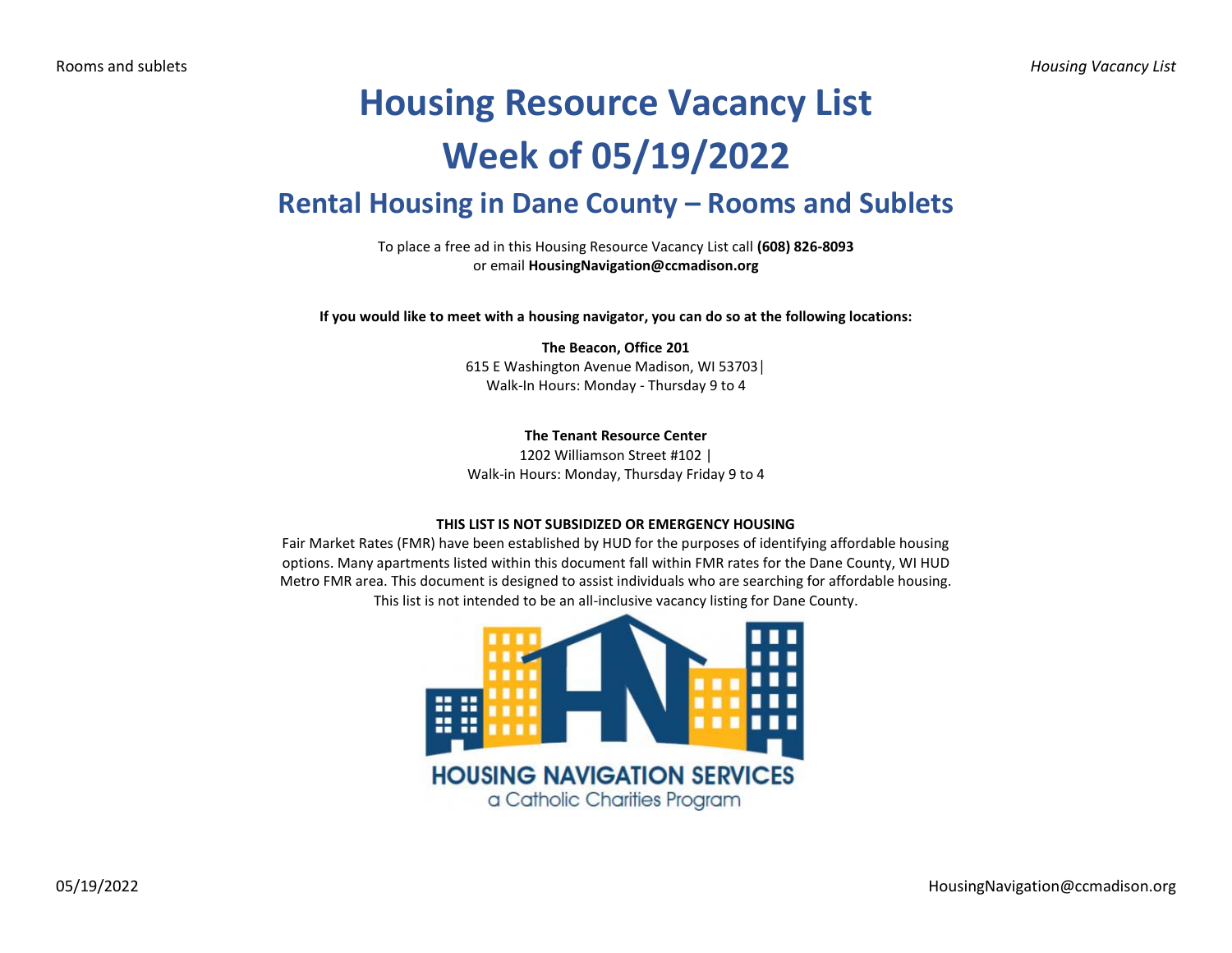Rooms and sublets *Housing Vacancy List*

### **Madison Area Guidelines:**

**Central:** West of Yahara River: East of Lake Street. **East:** South of Commercia/Highway 30/Aberg Avenue: East of Yahara River. May include Town of Burke, Town of Blooming Grove.

**North:** North of Commercial/Highway 30/Aberg Avenue. **South:** South of Haywood Drive, Lake Wingra, Odana Road, Schroeder Road, Valley View Road

**West:** West of Lake Street; North of Aboretum Drive, Lake Wingra, Odana Road, Schroeder Road, Vallet View Road.





Please Be aware that not all areas in Madison fall under the City of Madison's Tenantlandlord laws. In order to determine the exact township of a location, type the address into Access Dane, http://accessdane.co.dane.wi.us/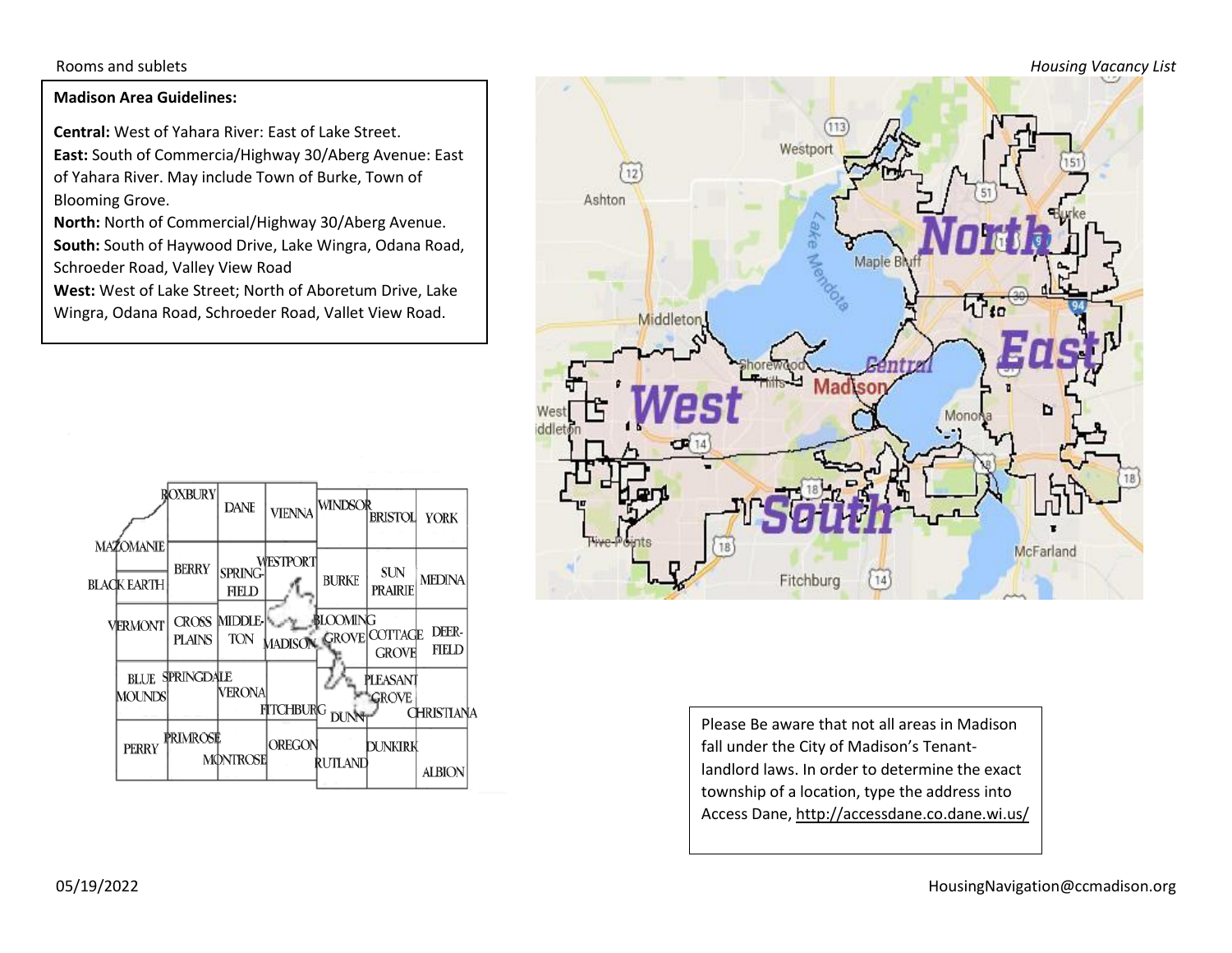|                  | Rooms and sublets<br><b>Housing Vacancy List</b> |                                  |                      |                                                                                                                                                                                                                                                                                                                                                  |              |  |  |
|------------------|--------------------------------------------------|----------------------------------|----------------------|--------------------------------------------------------------------------------------------------------------------------------------------------------------------------------------------------------------------------------------------------------------------------------------------------------------------------------------------------|--------------|--|--|
| <b>REGION</b>    | <b>PRICE</b>                                     | <b>Name</b>                      | <b>CONTACT</b>       | <b>DESCRIPTION</b>                                                                                                                                                                                                                                                                                                                               | <b>AVBLE</b> |  |  |
|                  |                                                  |                                  |                      | Rooms   2020 Fair Market Rate set at \$861 per month or lower                                                                                                                                                                                                                                                                                    |              |  |  |
| <b>Central</b>   | \$510                                            | 136 N Butler<br><b>Street</b>    | $(608)$ 308-<br>2510 | Excellent campus location near James Madison Park and only two blocks from beautiful<br>lake Mendota. These apartments have a variety of apartment sizes. Room in a rooming<br>house. Share the two bathrooms and common areas with your housemates. Sorry, no pets.<br>All utilities are included in rent except A/C. Availible through August. | <b>Now</b>   |  |  |
| <b>Central</b>   | \$465                                            | 2019<br>Sherman<br>Avenue        | 608-238-<br>2044     | Secure room with many windows, 1 block from Burrows Park on Lake Mendota                                                                                                                                                                                                                                                                         | <b>Now</b>   |  |  |
| East             | \$475                                            | 2015<br><b>Sherman Ave</b>       | 608-238-<br>2044     | Private Room in Shared Apartment - One Adult Only. No pets allowed.                                                                                                                                                                                                                                                                              | <b>Now</b>   |  |  |
| <b>Middleton</b> | \$479                                            | 6418<br><b>University</b><br>Ave | $(608)$ 238-<br>2044 | One off-street parking spot available. No pets allowed                                                                                                                                                                                                                                                                                           | <b>Now</b>   |  |  |